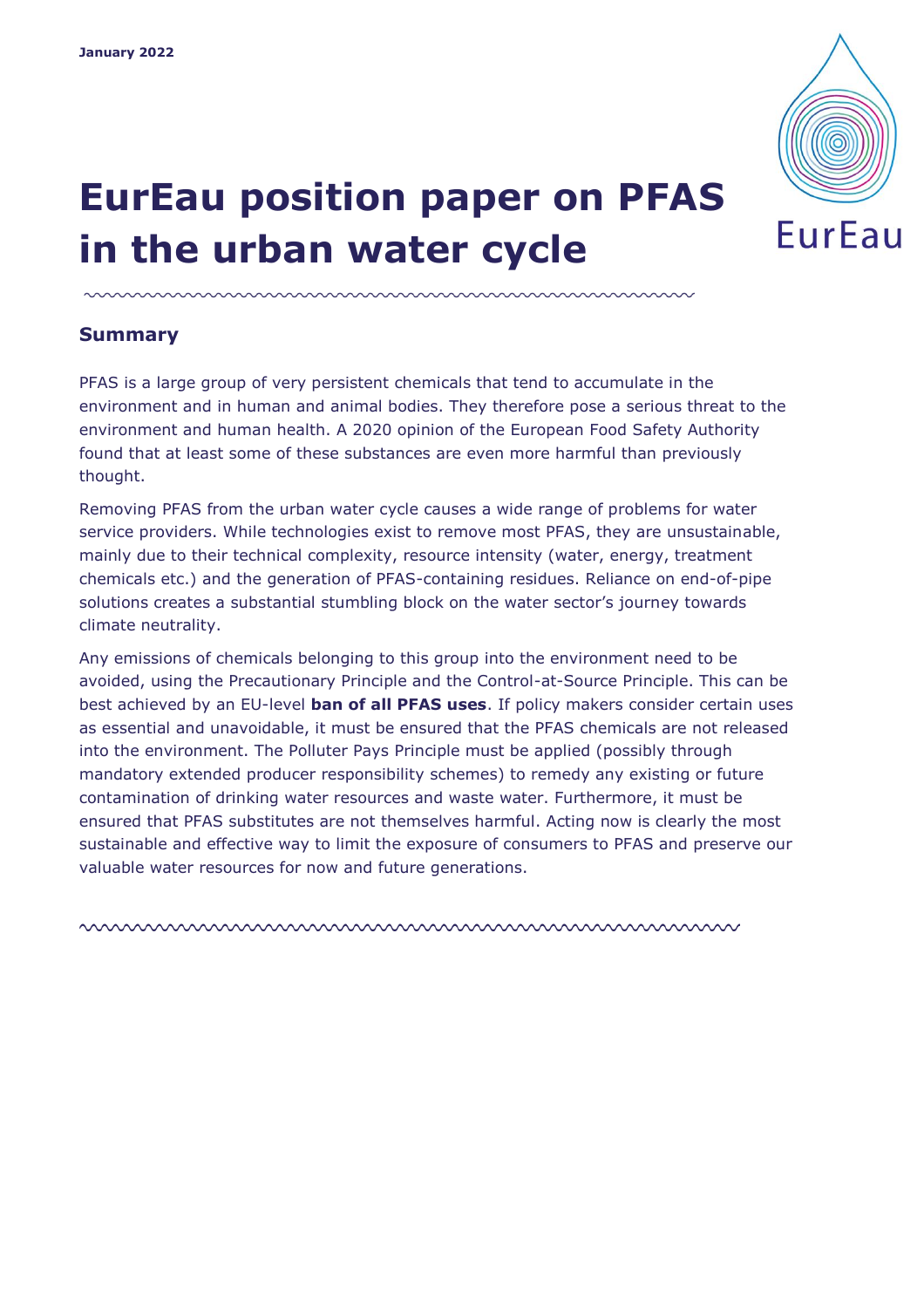

# What are PFAS and why are they used?

PFAS - short for per- and polyfluoroalkyl substances - is a chemical family consisting of almost 5,000 individual substances. They are a group of widely used, synthetic, persistent chemicals that may accumulate over time in humans and in the environment. It includes groups such as PFOS, PFOA, PFNA, PFHxS and others in the same family.

In manufacturing, PFAS are favoured for their durability and useful properties such as nonstick, water repellence and anti-grease. PFAS are used in the manufacture of many domestic products, including skin creams and cosmetics, car and floor polish, rinse aid for dishwashers, textile and fabric treatments, food packaging and microwave popcorn bags, baking equipment, frying pans, outdoor clothing and shoes. They also have many and widespread uses in industry, most notably in firefighting foam.

The properties of these substances mean that they are very resistant to biodegradation and as a result, they are ubiquitous in the environment. Concerns raised regarding the most popular PFAS (PFOS, PFOA<sup>1</sup>) led to a voluntary phase-out of PFOS by the largest producer in 2001. Nonetheless, its widespread use in long-life domestic products, particularly carpets and furniture, means that it represents a major legacy issue to be managed. Furthermore, the substitutes developed for these PFAS, such as GenX (HFPO-DA), have been found to be almost equally as harmful to human health<sup>2</sup>.

## 2. Why is the water sector concerned about PFAS?

PFAS either are, or degrade to, very persistent chemicals that can accumulate in humans, animals and the environment and may cause adverse effects. They are widely present in the environment, in soil, in water and in food.

Although a Europe-wide quantification of the different routes of human and environmental exposure is not complete, the Dutch National Institute for Public Health and the Environment estimates that the contribution of PFAS accumulation in humans through food is in the range of 83-98%, and the contribution through drinking water in the range of 2-17%. When looking at pathways, domestic products and food items will frequently present the largest potential pathways. Furthermore, inhalation has been identified as another important route<sup>3</sup>. The diagram below illustrates major PFAS pathways to the environment and human exposure.

ł <sup>1</sup> Perfluorooctane sulphonate; Perfluorooctanoic acid.

<sup>2</sup> [https://echa.europa.eu/-/msc-unanimously-agrees-that-hfpo-da-is-a-substance-of-very-high-concern.](https://echa.europa.eu/-/msc-unanimously-agrees-that-hfpo-da-is-a-substance-of-very-high-concern)

<sup>&</sup>lt;sup>3</sup> The Air That We Breathe: Neutral and Volatile PFAS in Indoor Air, Environ. Sci. Technol. Lett. 2021, 2021.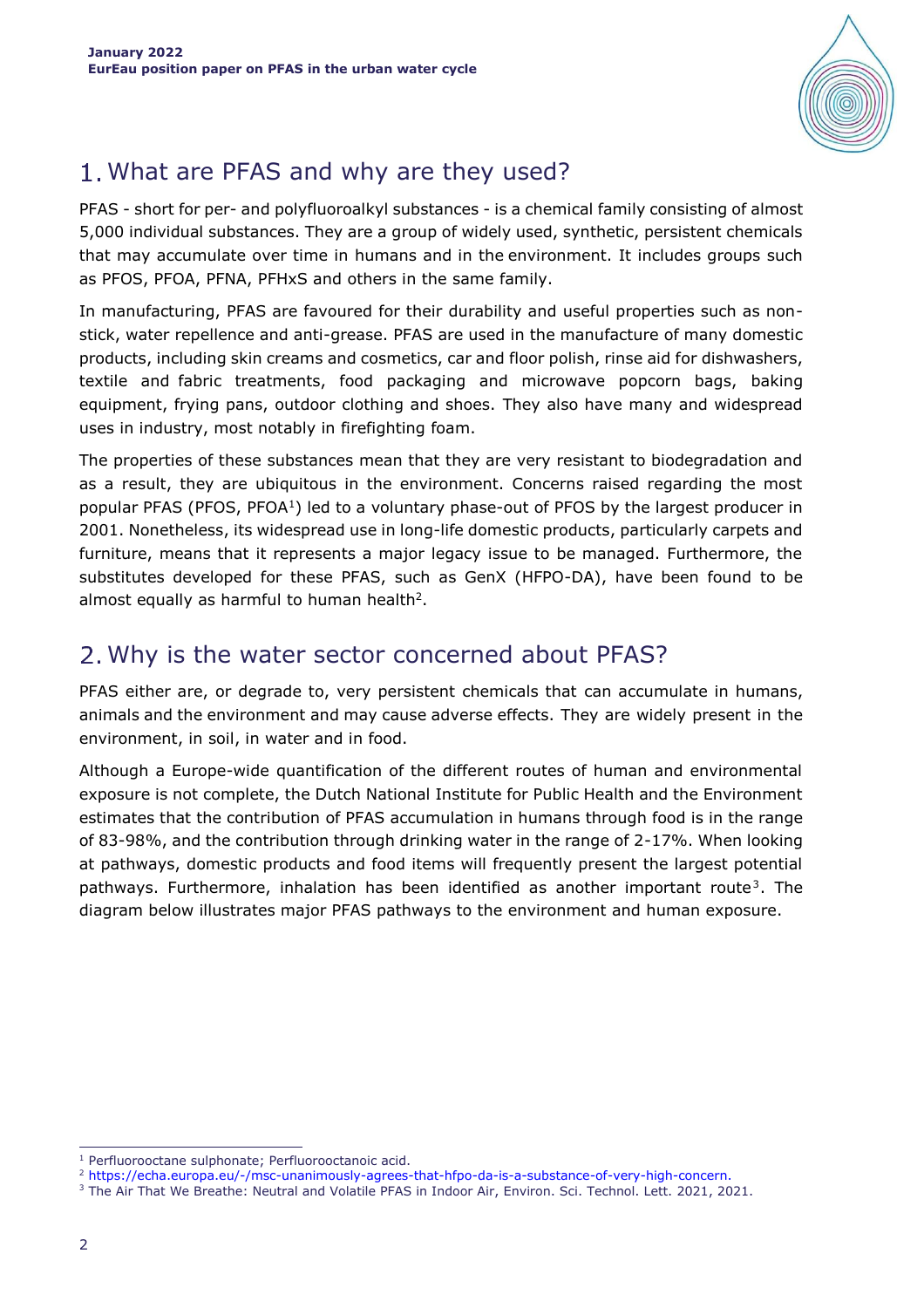

#### *Typical PFAS exposure pathways*



*Source: Environmental Science and Pollution Research: Oliaei, Kriens, Weber & Watson: PFOS and PFC releases and associated pollution from a PFC production plant in Minnesota (USA)*

In September 2020, the European Food Safety Agency (EFSA)<sup>4</sup> published a *scientific opinion* **stating that certain PFAS are even more harmful than previously found. It calculates the group** *tolerable weekly intake* **(***TWI***) of** PFOA, PFOS, PFNA and PFHxS at **4.4ng/kg of body weight, much stricter than the previous EFSA opinion.** EFSA also concludes that significant parts of the European population exceed this TWI.

There are well-documented instances of local groundwater/drinking water contamination related to specific producers/users/disposals, linked to reported health impacts. It is clear however that low concentrations of PFAS are ubiquitous in the environment, and in most people<sup>5</sup> .

Whilst the drinking water sector does not use PFAS, their presence in the water environment, including drinking water resources, and the use of modern analytical capabilities will mean that they aredetectable in drinking water albeit in small quantities.

Equally, the waste water sector is a conduit that conveys PFAS from one medium to another, most notably from domestic and industrial premises to the environment. This is because conventional waste water treatment technologies are not designed to remove PFAS. Current waste water treatment technologies may separate some PFAS from the aqueous phase into sewage solids<sup>6</sup>. If sewage sludge is applied on farmland to increase its nutrient and carbon content, a certain quantity of PFAS might be transferred to the soil, and potentially into the food chain. Research work is currently underway to quantify this impact.

5 Idem.

ł

<sup>4</sup> [https://efsa.onlinelibrary.wiley.com/doi/pdf/10.2903/j.efsa.2020.6223.](https://efsa.onlinelibrary.wiley.com/doi/pdf/10.2903/j.efsa.2020.6223)

<sup>6</sup> [EurEau Briefing Note on PFAS and Waste Water.](https://www.eureau.org/resources/briefing-notes/5612-briefing-note-on-pfas-and-waste-water/file)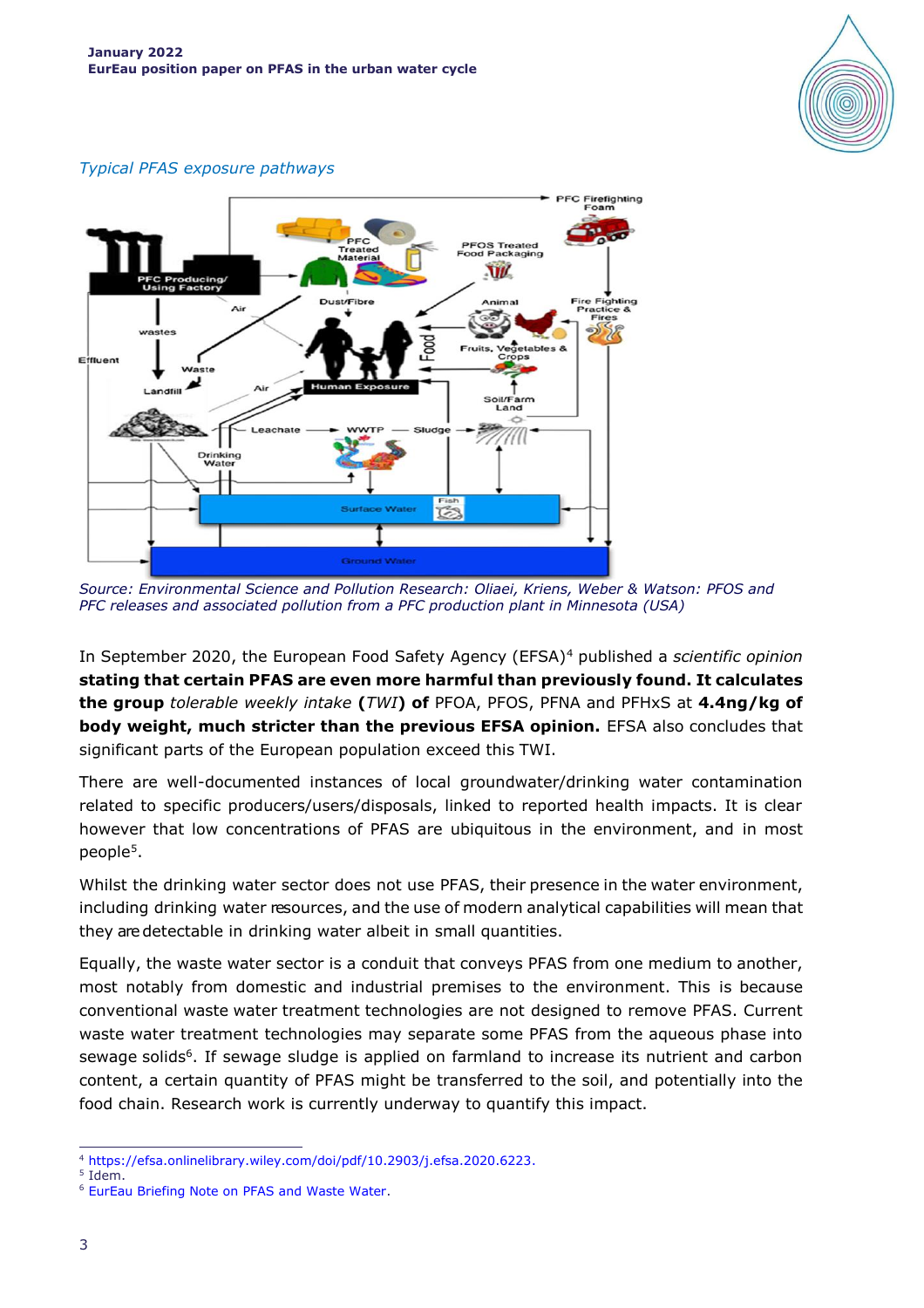

Very importantly, PFAS removal technologies in drinking water or waste water treatment are not able to destroy these molecules. This means they leave water operators with potentially toxic residual waste for which no sustainable management solutions exist. It also affects the sustainability and affordability of providing consumers with safe water services in the future.

# 3. PFAS - Regulatory controls and restrictions

At EU level, only a few of the nearly 5,000 PFAS are restricted today. PFOS is restricted under the EU POPs Regulation (Persistent Organic Pollutants Regulation). PFOA and its precursors are currently restricted under the REACH Regulation, including their presence in products made or imported into the EU. This will soon be replaced by a new restriction under the POPs Regulation, which will have more limited derogations, following a decision taken at the Stockholm Convention.

A limited number of other PFAS are on the REACH list of Substances of Very High Concern (SVHCs). In June 2019, the PFAS GenX, was the first chemical added to the SVHC list on the basis of its persistent, mobile and toxic properties posing a threat to drinking water and the environment.

The ongoing revision of the CLP Regulation (Classification, Labelling and Packing Regulation) aims to position it as the overarching instrument for the EU chemical legislation through the establishment of hazard classes EDC, PBT, vPvB, PMT and vPvM, and the criteria to assess these hazardous properties, together with the '*one substance-one assessment*' principle. This would mean that a substance classified for its hazardous properties under CLP, will be considered hazardous in all other pieces of chemical legislation, thus, allowing for a swifter classification and restriction of PFASs for their persistent, bioacumulative, mobile and toxic properties.

In 2021, the EU decided to ban around 200 long-chain PFASs from February 2023 onwards. While these PFAS substances are rarely used today, they are extremely difficult to degrade and could accumulate in living organisms.

A restriction of PFHxA, applying to uses in textiles, food packaging and fire-fighting foams, is in the pipeline.

Thanks to restrictions, the concentrations of the most commonly detected, studied and regulated PFAS - PFOA and PFOS – are gradually decreasing in the aquatic environment, whilst concentrations of more 'novel', substitute PFAS may be increasing.

While the substance-specific approach followed so far by the EU means that only very few PFAS are regulated at the source, stringent end-of-pipe thresholds were set to protect the health of water consumers. The revised EU Drinking Water Directive (DWD) includes requirements for a maximum amount of 0.5 µg/litre for PFAS total or 0.1 µg/litre for the sum of 20 PFAS in drinking water.

However, following the above-mentioned EFSA opinion, some Member States (DE, NL) are considering moving towards even stricter drinking water parametric values for the sum of the four EFSA-highlighted PFAS (PFOA, PFOS, PFNA and PFHxS). Denmark has already decided to adopt a parametric value of 0.002 µg/l.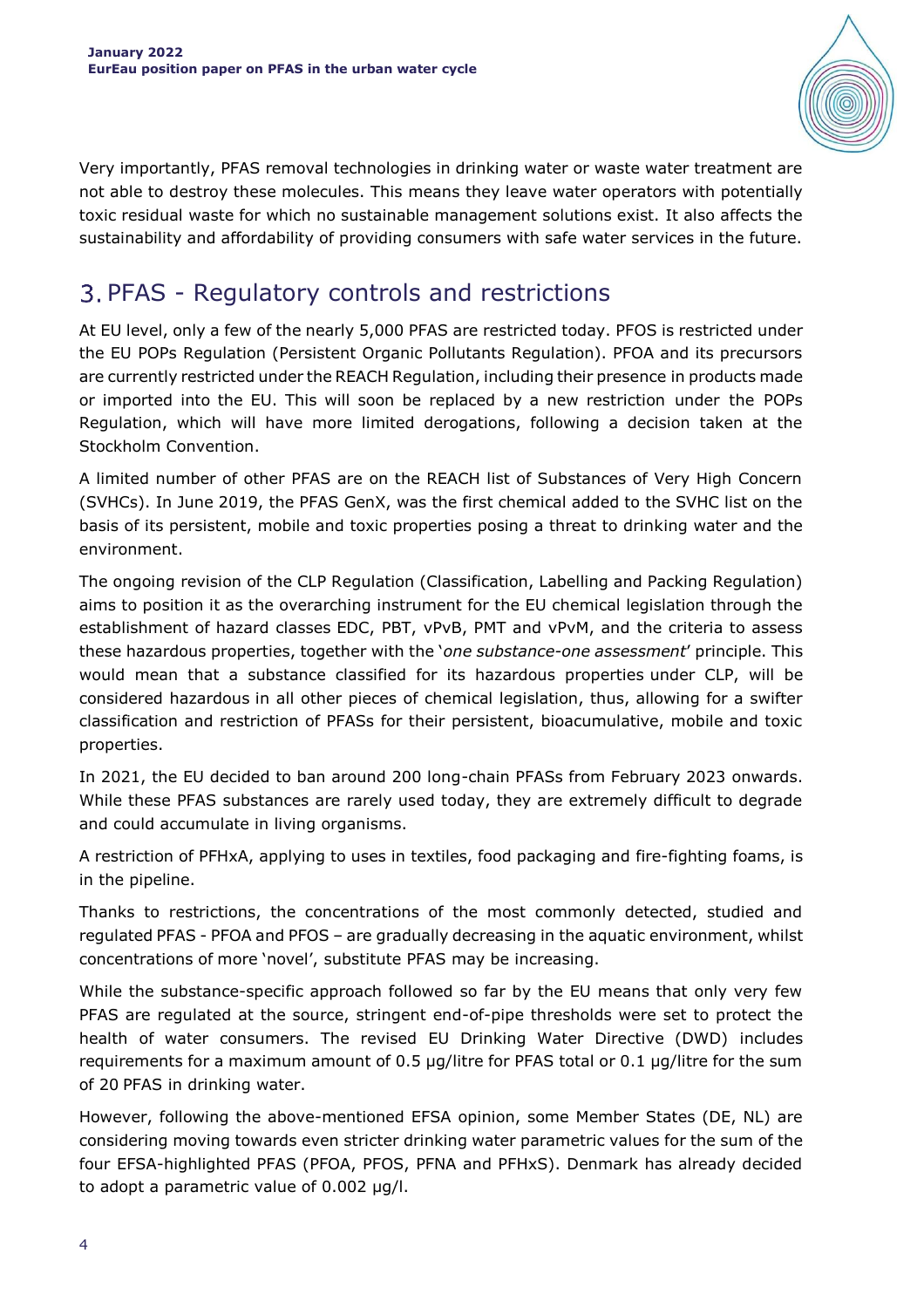

# Control-at-Source must be the guiding principle

Being aware of:

- (1) the various exposure routes
- (2) the ubiquitous presence of PFAS in the environment, soil, food and water
- (3) the fact that PFAS are intrinsically persistent, and thus will continue to accumulate in the environment for the decades to come
- (4) the growing knowledge of the environmental and health effects of these substances
- (5) the fact that current water treatment facilities cannot filter out or destroy PFAS
- (6) the fact that trying to solve the problem by adding additional drinking water treatment steps is in clear breach to Article 7.3 of the Water Framework Directive, and
- (7) the fact that banned PFAS haven often been replaced by non-regulated "regrettable" alternatives with similar properties (short-chain PFAS), which are even more difficult to remove from the water cycle,

#### **PFAS as a group must be regulated at source.**

This is clearly the most sustainable and effective way to limit the exposure of consumers to PFAS and preserve our valuable water resources for now and future generations. Setting thresholds at the end of one of the exposure pathways, such as drinking water, will ensure that human exposure via this pathway is prevented. However, as long as the use of many PFAS is not regulated at source, consumers will remain exposed through other pathways. Total exposure is unlikely to remain below critical thresholds if these thresholds are set for drinking water only. Furthermore, relying on end-of-pipe treatment will mean that the Polluter Pays Principle is replaced by the Water Consumer Pays Principle.

PFAS present a serious challenge for drinking water operators. The impact assessment of the DWD (2020) does not, unfortunately, evaluate the technological solutions nor their substantial environmental impacts or associated costs that consumers will have to bear through their water bills. The EurEau Briefing Note on PFAS and Drinking Water provides an overview of available information<sup>7</sup>.

#### Environmental monitoring

The protection of our water resources requires better knowledge of the scope of PFAS pollution across the EU. There is already a very stringent environmental quality standard (EQS) established for PFOS which is also a designated 'priority hazardous substance' and hence allied to the aim of eventually ceasing all emissions.

The Commission and the Joint Research Centre are currently exploring the setting of environmental standards for additional PFAS in surface water and groundwater. To ensure a standardised approach, these quality standards should be aligned with the PFAS regulated under the DWD.

In the case of exceedance, national authorities should take swift control-at-source action to eliminate point sources relating to PFAS producing or using sites, and support a far-reaching ban of all PFAS uses.

<sup>1</sup> <sup>7</sup> [EurEau Briefing Note on PFAS and Drinking Water.](https://www.eureau.org/resources/briefing-notes/5236-briefing-note-on-pfas-and-drinking-water/file)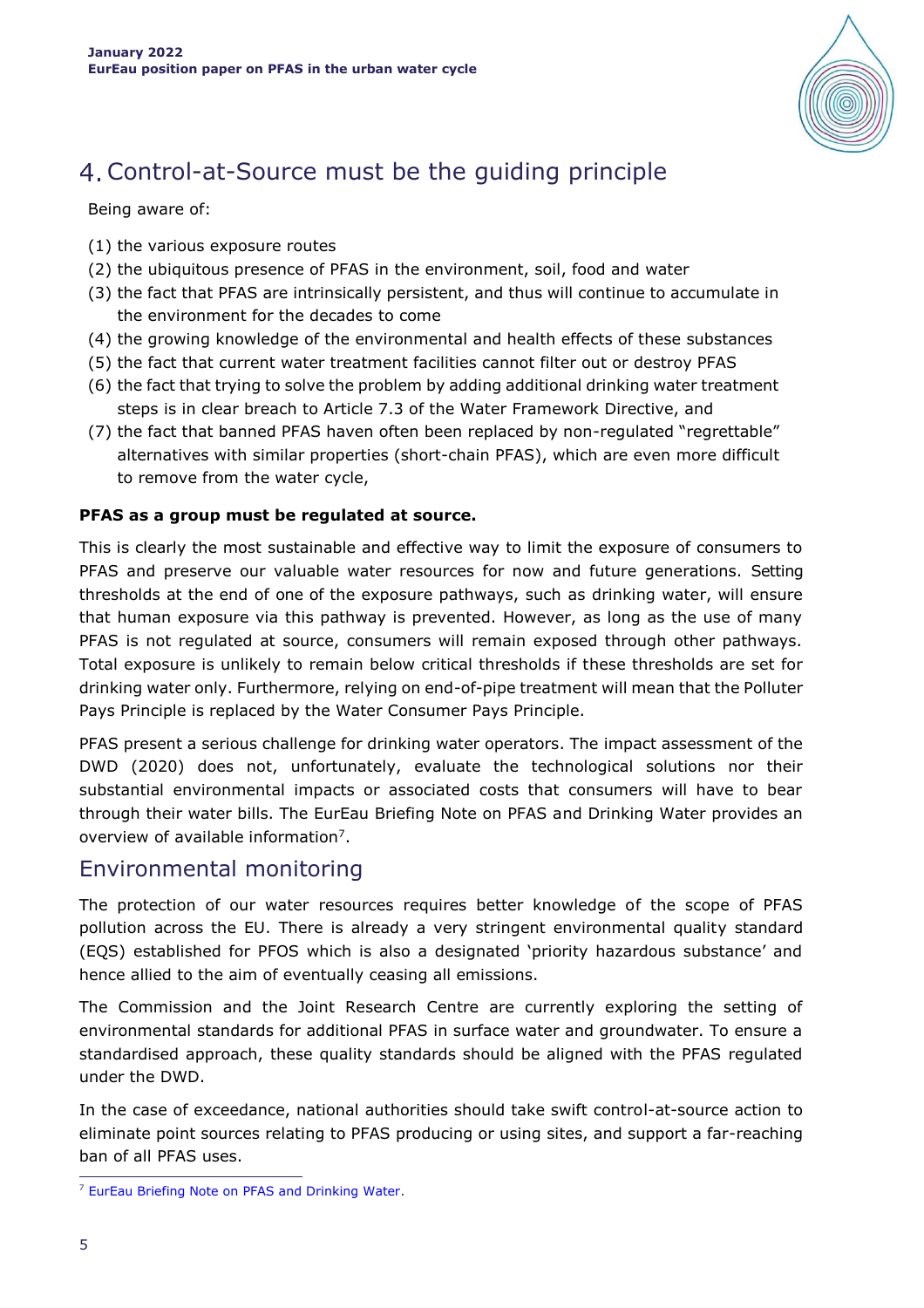

# 5. The EU must take bold action now

Due to the large number of PFAS chemicals, a **substance-by-substance risk assessment and management approach is not the way forward** to efficiently prevent risk to the environment and human health from a single PFAS or mixtures of them. Taking **precautionary risk management actions for groups of chemicals** and promoting the use of chemicals that are 'safe-and-circular-by-design' is the only viable way to limit future pollution. **In the case of PFAS, we call for a complete ban of all PFAS uses** to protect our water resources. The key reasons are:

- $\sim$  The EFSA opinion of September 2020 states that PFAS are even more harmful than previously thought.
- $\sim$  Measurements show that large ground- and surface water resources will remain contaminated for many decades and this at a level that will require complex and expensive additional treatment to ensure the safety of drinking water. Even the smallest PFAS discharges from manufacturing sites lead to measurable concentrations in surface water bodies.
- $\sim$  Emissions from PFAS-containing products during their use-phase and end-of-life stage cannot be excluded and cause uncontrollable diffuse pollution.
- $\sim$  There are no technologies that can completely remove all PFAS from the urban water cycle. Even partial removal results in very substantial financial and environmental burdens for water operators without destroying the molecules.

With this in mind, EurEau has recently co-signed a [declaration](http://www.eureau.org/resources/news/405-h-m-coop-denmark-join-ngo-chemsec-in-call-to-end-the-use-of-pfas-chemicals) to call to end the use of PFAS chemicals.

It is encouraging to see that both the Council and the European Parliament call for a ban of PFAS, although limited to non-essential uses, while the Commission committed to proposing such a restriction under REACH in its Chemical Strategy for Sustainability $^8$ . We welcome the efforts of five countries (Netherlands, Denmark, Germany, Sweden and Norway) to prepare the restriction in cooperation with ECHA.

If a complete ban cannot be achieved, any exceptions should be subject to strict governance and control. Only those substances and uses of substances that are proven to be truly essential, that have certified and audited take-back schemes and that do not lead to any PFAS release to the environment, should be authorised.

If contamination of surface or underground water bodies occurs, the Polluter Pays Principle must be applied in line with TFEU article 191.2 and the recent recommendations of the European Court of Auditors<sup>9</sup>. This means, whenever drinking water or waste water operators need to take specific action to prevent the exposure of water consumers and the aquatic environment to PFAS, producers should cover the investment and operational costs through extended producer responsibility schemes.

<sup>1</sup> <sup>8</sup> <https://eur-lex.europa.eu/legal-content/EN/TXT/?uri=COM%3A2020%3A667%3AFIN> (2021).

<sup>9</sup> https://www.eca.europa.eu/Lists/ECADocuments/SR21\_12/SR\_polluter\_pays\_principle\_EN.pdf.